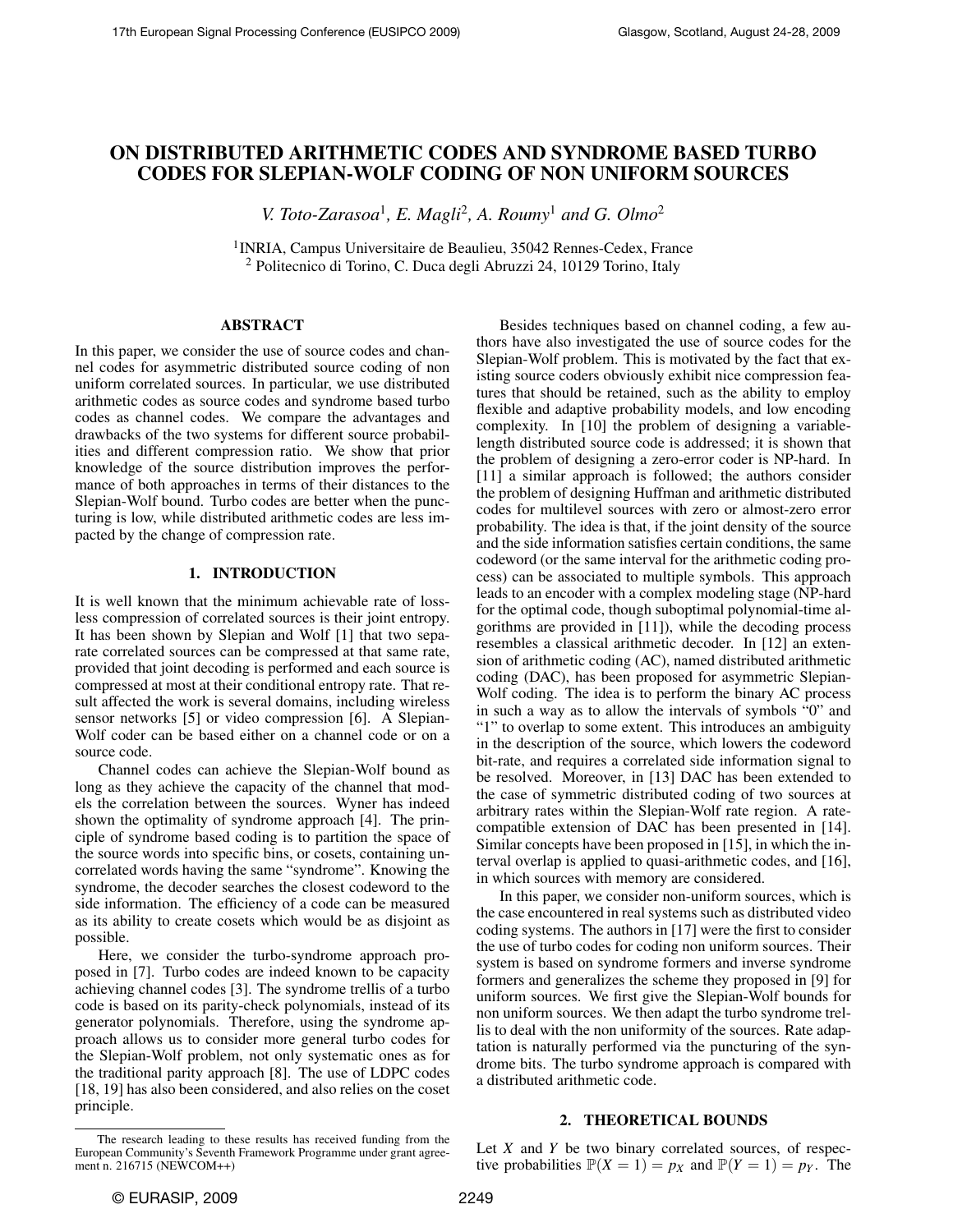correlation between *X* and *Y* is modeled as a Binary Symmetric Channel (BSC) of cross-over probability *p*. Consider the separate compression of *X* and *Y* at respective rates  $R_X$ and  $R_Y$ ; the Slepian-Wolf theorem [1] states that they can be recovered at the decoder without error as long as the two sources are jointly decoded, and:

$$
\begin{cases} R_X \ge H(X|Y) \\ R_Y \ge H(Y|X) \\ R_X + R_Y \ge H(X,Y) \end{cases}
$$

where *H* denotes the entropy function. In the case of asymmetric DSC, one source (say *Y*, the side "information") is compressed at its entropy rate  $R_Y = H(Y)$ , and the other  $(X)$  is compressed at the conditional entropy rate  $R_X = H(X|Y)$ .

When the source *X* is uniform, i.e.  $p_X = 0.5$ , the source *Y* is also uniform, and:

$$
H(X) = H(Y) = 1
$$
  

$$
H(X|Y) = H(Y|X) = H(p)
$$

But, when the sources are non uniform, i.e.  $p_X \neq 0.5$ ,  $p_Y = p_X(1 - p) + (1 - p_X)p$  and  $H(X|Y)$  is different from  $H(p)$ . The minimum achievable rate for source *X* is in this case given by:

$$
H(X|Y) = H(p_X) + H(p) - H(p_Y)
$$

Fig. 1 shows that the capacity of the equivalent BSC between *X* and *Y* increases when  $p_X \neq 0.5$ . Therefore, knowing the source distribution, one gets closer to the Slepian-Wolf bound using the same code.



Figure 1: Capacity of the equivalent channel for  $p_X = 0.7$  and  $p_X = 0.9$ .

Motivated by the capacity gain when the source distribution is known, we turn to adapting the existing source and channel Slepian-Wolf coding schemes to take into account the knowledge of the source distribution, and to see which type of codes more benefits from that intrinsic information.

## 3. SYNDROME BASED TURBO CODING OF NON-UNIFORM SOURCES

The turbo code we use in this system (Fig. 3) is composed of two identical convolutional codes, and the decoding is performed using the syndrome trellis first described in [7]. Instead of generating parity bits, we give syndromes to the decoder.

## 3.1 The syndrome trellis

Given the constituent convolutional code of generator matrix *G*, we build the syndrome trellis based on the paritycheck matrix *H*, s.t.  $H \cdot G = 0$ . This construction is of low cost in the sense that there is no need to expand the parity check polynomials matrix into a matrix of an equivalent block code of large dimension. We consider here an example for an easier explanation. Let *H* be the parity-check matrix of the  $(3,1,4)$  convolutional code with constraint length  $L = 4$ . Here  $n = 3$ ,  $n - k = 2$ .

$$
\mathbf{H} = \begin{pmatrix} 11\ 15\ 06 \\ 15\ 12\ 17 \end{pmatrix}_{(oct)} = \begin{pmatrix} 1001\ 1101\ 0110 \\ 1101\ 1010\ 1111 \end{pmatrix}_{(bin)} \quad (1)
$$

In order to efficiently construct the syndrome trellis, we derive the following diagram from the binary form of H in equation (1).



Figure 2: Block diagram for the computation of the syndrome for the rate 3 : 2 convolutional code. The boxes in gray represent the memories.

The states of the resulting trellis are determined by the values of the memories in that diagram. The transition between two states of the trellis is labeled by three input bits  $v_1v_2v_3$  and two output bits  $\sigma_1\sigma_2$ .

#### 3.2 Decoding with the syndrome trellis

The decoder, knowing the syndrome  $s_X$ , looks for the sequence having that syndrome which is closest to y in terms of their Hamming distance. A modified BCJR is used. The recurrences for the calculation of the forward state metric, noted  $\alpha$  in the literature, and the backward state metric,  $\beta$ , are the same; basically, the only change to bring to the original BCJR decoding [2] is the calculation of the branch metric, γ.

Let  $(m_t)_{t=1...T}$  the sequence of states of the trellis corresponding to a given block **x**. Let  $v_1^n$  be the *n* input bits and  $\sigma_1^{n-k}$  the  $(n-k)$  output bits labeling the transition between the states  $m_{t-1}$  and  $m_t$ , as on Fig. 2. Let  $y_1^n$  be the current side information bits and  $s_1^{n-k}$  current syndrome bits. Let  $p_j$  be the extrinsic probability  $\mathbb{P}(\hat{x}_j = 1)$ . By definition,  $\gamma = \mathbb{P}(m_t, \mathbf{y}_t | m_{t-1})$  is given by: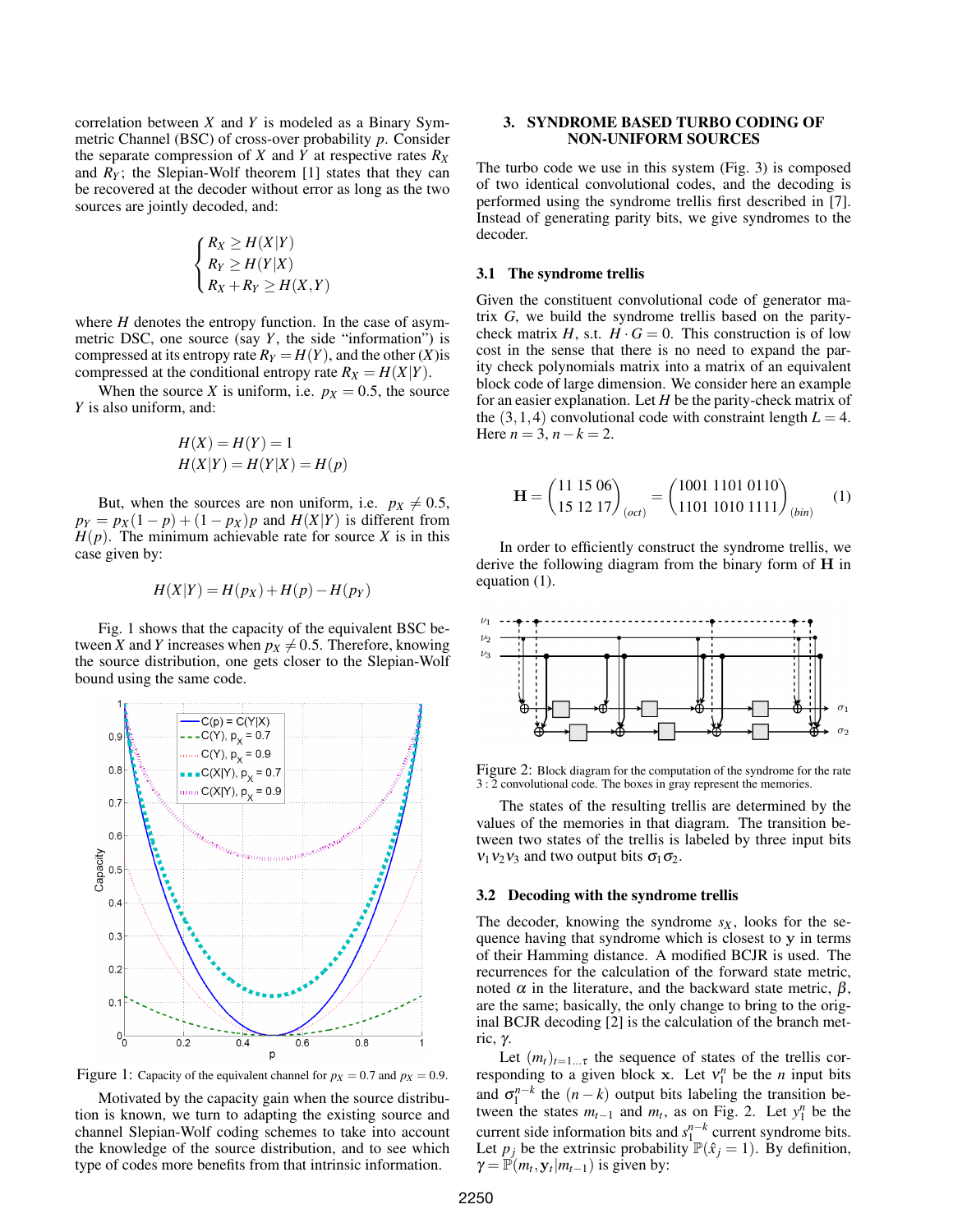$$
\gamma = \delta_{\sigma_1^{n-k} = s_1^{n-k}} \cdot \prod_{j=1}^n \left( p^{\delta_{v_j \neq y_j}} \cdot (1-p)^{\delta_{v_j = y_j}} \cdot p_j^{\delta_{v_j = 1}} \cdot (1-p_j)^{\delta_{v_j = 0}} \right)
$$
\n
$$
\cdot p_X^{\delta_{v_j = 1}} \cdot (1-p_X)^{\delta_{v_j = 0}} \right)
$$
\n(2)

where  $\delta$  is the Kronecker's delta ( $\delta_{bool} = 1$  if  $bool = true$ and 0 otherwise).

Because the transitions of the trellis that do not match the syndrome are not followed (since  $\delta_{\sigma_1^{n-k}=s_1^{n-k}}=0$ ), the search is actually performed in the coset with syndrome *s<sup>X</sup>* . Note that to compress the source, the syndrome has to be punctured; that changes the term  $\delta_{\sigma_1^{n-k}=s_1^{n-k}}$  of (2) into the following form:

$$
\prod_{i=1}^{n-k} \left( \left(\frac{1}{2}\right)^{\delta_{Pct(s_i)}} \left(\delta_{\sigma_i=s_i}\right)^{\delta_{Pct(s_i)}} \right)
$$

where " $Pct(s_i)$ " is the information that bits *i* of the syndrome is punctured. Puncturing the syndrome makes our code rate compatible for other compression ratio.

The first line in the product of equation (2) formalizes the information from the side information, the second line exploits the extrinsic probabilities and the last line exploits the source probabilities. That last term effectively favours the transitions which are labeled by inputs  $v_1^n$  which distribution are statistically close to the source distribution.

#### 3.3 The syndrome trellis framework for coding of non uniform sources

The source *X*, having realizations x of length *n*, is mapped into its two syndromes  $s_{X1}$  and  $s_{X2}$ , of length  $(n-k)$ , s.t.  $\frac{2^{n}(n-k)}{n} = R_X, R_X \ge H(X|Y)$ . Then the modified BCJR is used for each convolutional decoder to estimate  $\hat{x}$ , passing iteratively updated soft extrinsic messages between them at each iteration. The intrinsic information about y and the source probabilities remain constant over the iterations. The turbo decoding stops when  $\hat{x}$  matches the two syndromes, or when



Figure 3: Turbo-syndrome scheme for asymmetric coding of correlated sources.

#### 4. DISTRIBUTED ARITHMETIC CODING OF NON-UNIFORM SOURCES

#### 4.1 DAC encoding

Let *X* be a binary memoryless source emitting symbols  $X_i$ with probability  $p_X$ . The classical binary arithmetic coding process for *X* uses the probabilities  $p_X$  and  $1-p_X$  to partition the  $[0,1)$  interval into sub-intervals associated to possible occurrences of the input symbols. At initialization the current interval is set to  $I_0 = [0, 1)$ . For each input symbol, the current interval  $I_i$  is partitioned into two adjacent sub-intervals of lengths  $(1 - px)|I_i|$  and  $px|I_i|$ , where  $|I_i|$  is the length of  $I_i$ . The sub-interval corresponding to the actual value of  $X_i$ is selected as the next current interval  $I_{i+1}$ , and this procedure is repeated for the next symbol. After all *N* symbols have been processed, the sequence is represented by the final interval  $I_N$ . The codeword  $C_X$  can consist in the binary representation of any number inside *IN*.

DAC is based on the principle of inserting some ambiguity in the source description during the encoding process. This is obtained employing a set of intervals whose lengths are proportional to the modified probabilities  $\hat{p}_X^0 \geq (1-p_X)$ and  $\tilde{p}_X^{\dagger} \geq p_X$ . In order to fit the enlarged sub-intervals into<br>the [0, 1) interval, they are allowed to partially overlap. The the  $[0,1)$  interval, they are allowed to partially overlap. The encoding procedure is exactly the same as for arithmetic coding, but employs the modified probabilities. The codeword  $C_X$  is shorter, i.e., the bit-rate is smaller, so much so as the interval overlap is large. The amount of overlap is a parameter that can be selected so as to achieve the desired rate, which should be no less than  $H(X|Y)$ .

In practice, the DAC encoding process has to be terminated properly in order to avoid clusters of errors at the end of the block. This can be done in several ways, e.g., encoding a known termination pattern or end-of-block symbol with a certain probability or, in the case of context-based AC, driving the AC encoder in a given context. For DAC, in this paper termination is obtained by encoding the last *T* symbols of the sequence without interval overlap. As *T* increases, the average error location tends to move towards the center of the block, yielding a correct decoder behavior. However, the termination has a cost in terms of bit-rate, as the last *T* symbols do not benefit from the Slepian-Wolf bit-rate saving.

## 4.2 DAC decoding

The DAC decoding process can be formulated as a symboldriven sequential search along a proper decoding tree, where each node represents a state of the sequential arithmetic decoder. When the  $i$ -th input symbol  $X_i$  is decoded, if the codeword lies in overlapped region of the current interval then the decoder performs a branching. Two alternative paths are stored in the decoding memory, corresponding to the two alternative decoded symbols  $X_i = 0$  and  $X_i = 1$  that could be output at this step. For each new state, the associated branch metric is updated, and the corresponding interval is selected for next iteration. In particular, the correlated side information *Y* is employed to compute the *Maximum A Posteriori* branch metric  $P(X|C_X, Y)$ . In order to reduce complexity, after decoding a new input symbol, the decoder keeps only the *M* paths with the best partial metric, and prunes the others; this is done using the M-algorithm. More details on the DAC encoding and decoding procedures can be found in [13].

The DAC decoding algorithm is suboptimal, as the Malgorithm only keeps a limited number of likely decoding paths. If the correct path is dropped at some point during the decoding process, decoding will be unsuccessful. Thus, one would want to keep *M* very large in order to achieve the best performance, i.e., the lowest residual error rate. On the other hand, *M* heavily affects the decoder complexity, as it directly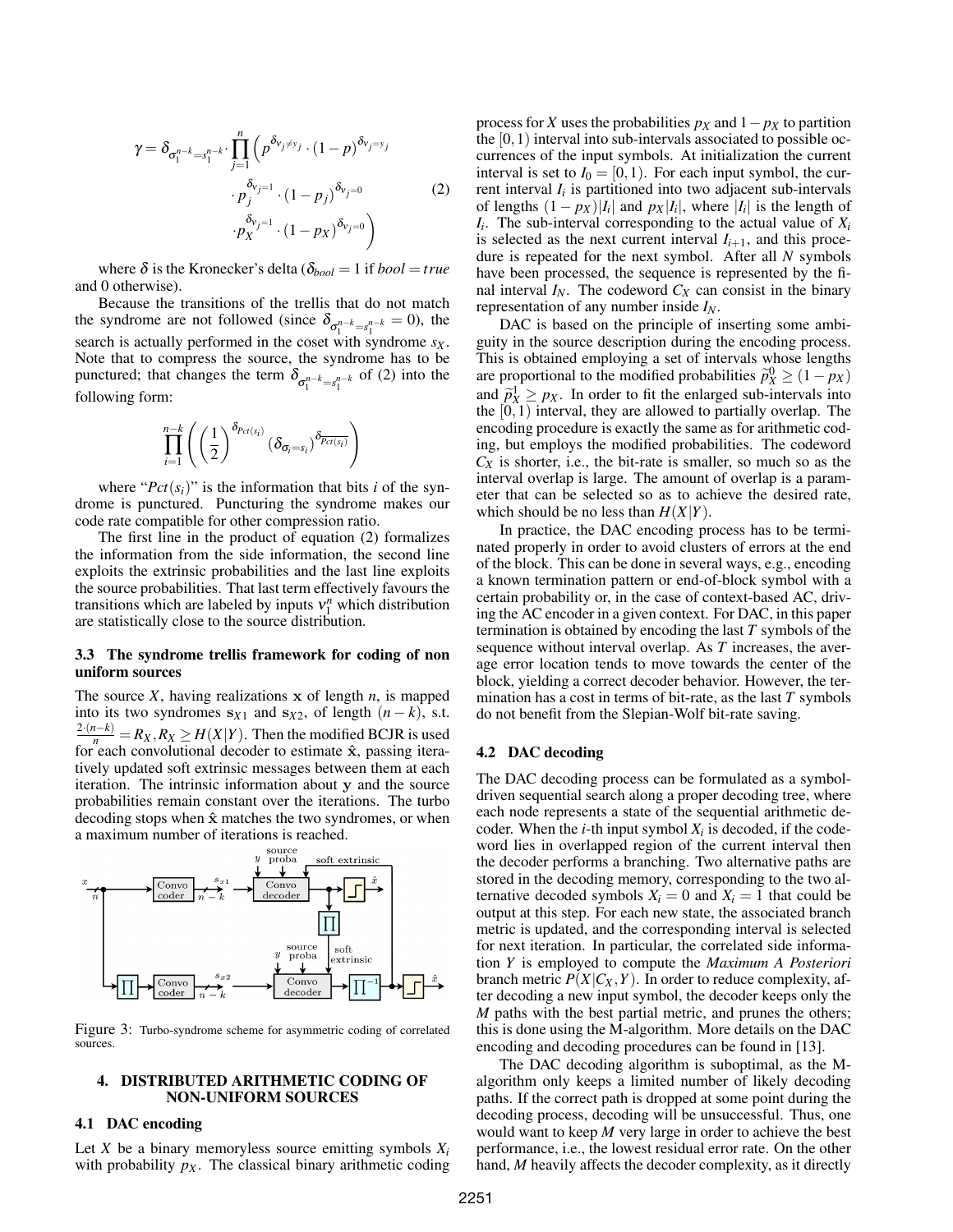impacts on the size of the search space.

## 5. EXPERIMENTAL RESULTS

We carry out simulations based on the following conditions. We consider *X* with source distributions  $p_X = \{0.5, 0.7\}$ , of length  $n = 1000$ . For each source distribution, we consider the compression ratio 2 : 1 and 3 : 1 for source  $X$ ;  $Y$  is compressed at its entropy-rate  $H(Y)$ , which depends on the correlation between the sources. Actually, given the compression ratio  $R_X$ , the source probability  $p_X$  and  $H(X|Y)$ , we compute the corresponding *p* s.t.  $H(p_X) + H(p) - H(p_Y) = H(X|Y)$ , where  $p_Y = p_X(1-p) + (1-p_X)p$ .

In order to plot comparative curves, we consider different values of  $H(X|Y)$  and measure the bit error rate (BER) between  $\hat{x}$  and  $x$ . For each value of  $H(X|Y)$  at least 10<sup>7</sup> bits are simulated. We choose the parameters of the DAC and the turbo codes so as to obtain the same coding/decoding complexity.

For the system using turbo codes, we utilize constituent encoders defined by a constraint length  $L = 4$  and by their octal parity-check matrix H of initial compression 3 : 2, see equation (1), yielding an initial redundancy ratio of 3 : 4 for the resulting turbo code. The different compression ratio 2 : 1 and 3 : 1 are obtained with a regular puncturing pattern of the syndrome. The interleaver is random and generated only once: the same interleaver is used for all the simulations. At most 20 decoder iterations are performed for each block of length *n*.

For the DAC, the desired compression ratio is achieved by properly selecting the overlap factor given the probability  $P_X$ , and taking into account the additional overhead generated by the termination. Throughout the simulations we employ  $T = 20$ . The rate achieved by the DAC over each data block is not always identical, but its deviation from the nominal value is very small. Over each simulation of  $10<sup>7</sup>$ samples, the actual achieved rate is on average  $0.2\%$  smaller than the nominal rate. The value of *M* for the DAC decoder has been taken so that the complexity is roughly the same as the turbo code system. Both programs have been run on a Linux workstation, performing 200 rounds of encoding and decoding and measuring the running time. Taking  $M = 1024$ yields similar times; this value has been used for all simulation results reported in this paper. While this procedure only yields a rough estimate of the complexity of the two systems, they are so different that an analytical complexity comparison is not viable.

Fig. 4 shows the BER achieved with the different methods, for different source probabilities and for different compression ratio.

For compression rate 2 : 1, the turbo code is consistently better, except when the conditional entropy is very small. This is because the DAC decoder is suboptimal, and this is particularly evident as the correlation decreases. For compression rate 3 : 1, the DAC is consistently better. The reason is that the heavier puncturing makes the syndrome based turbo code less efficient. The turbo code is still better at low correlation, as the DAC suffers from the decoder sub optimality.

From  $p_X = 0.5$  to  $p_X = 0.7$ , both the turbo code and the DAC improve their distances to the Slepian-Wolf bounds. They clearly benefit from the prior knowledge of the source distribution. That gain should increase as the sources become



Figure 4: BER versus  $H(X|Y)$  for DAC and turbo codes.  $n = 1000$ ,  $p_X =$ 0.5 and  $p_X = 0.7$ .

less uniform, as expected from Fig. 1.

Finally, we have studied the DAC performance as the decoder complexity *M* varies. In particular, values of *M* ranging from 256 to 4096 have been taken. Simulations have been run for  $p_X = 0.5$  and compression ratio 2:1. The results are shown in Fig. 5. As can be seen, between  $M = 256$  and  $M = 4096$  there is roughly an order of magnitude of BER difference. Interestingly, the performance gain does not tend to saturate in this range of *M*. This indicates that the sequential decoding process is rather suboptimal, and the performance can be improved even more by further increasing *M*, although the computation times become prohibitive.



Figure 5: DAC performance as a function of *M*.  $n = 1000$ ,  $p_X = 0.5$ .